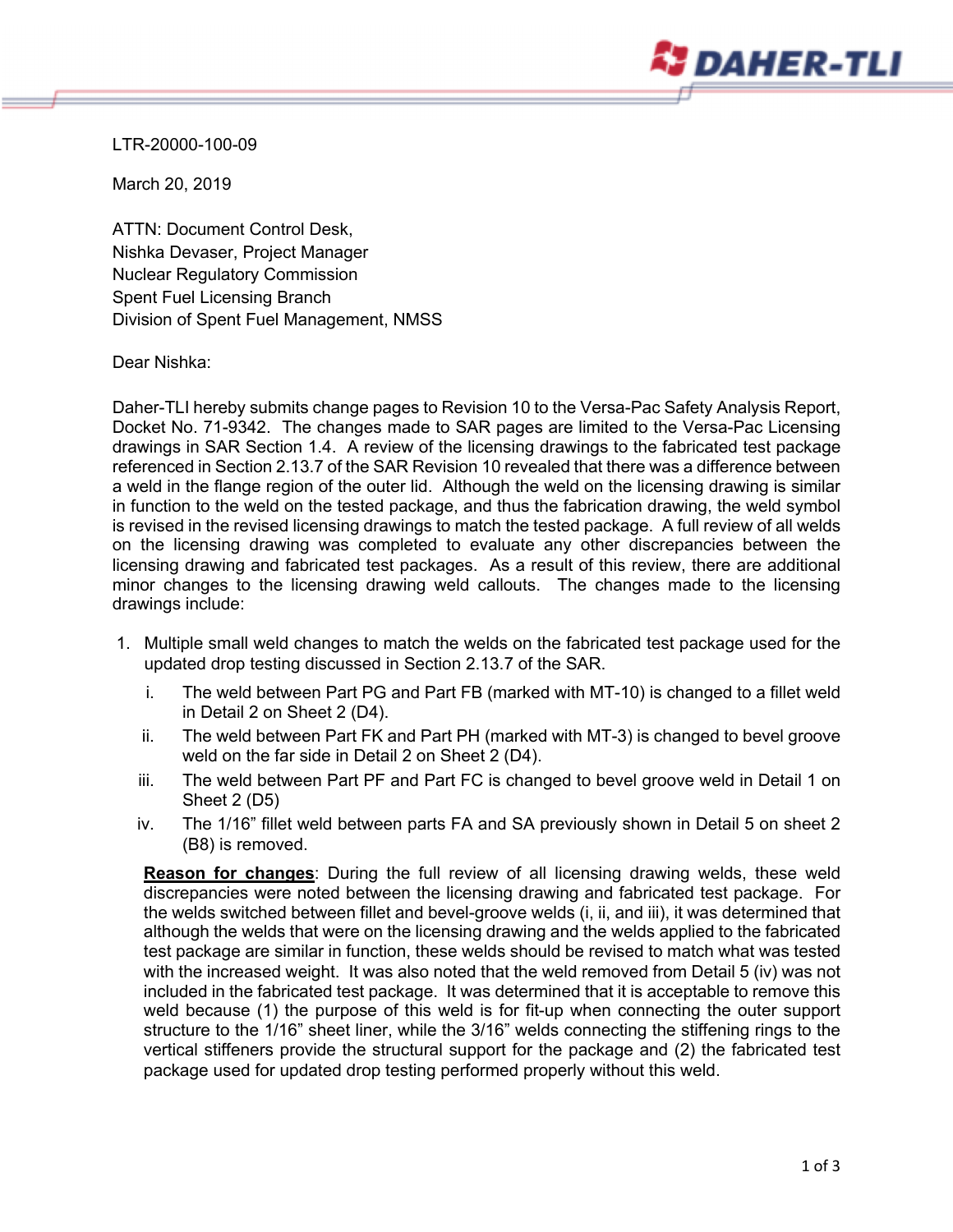

2. The weld-all-around symbol was removed from the weld between Part BD and Part PA shown in the overhead view of the Inner Container on Sheet 2 (C5).

**Reason for change**: This weld is a stitch weld between the backing bar (Part BD) and inner container body (Part PA) to provide some additional support for the seam weld on the inner container. As this weld calls for a 2-inch length with a 6-inch pitch, there will be a 4-inch gap between welds on the backing bar. Because the bar is only 2-inches wide, the top and bottom may be left without a weld even with the weld-all-around callout. To simplify, the weld-all around symbol is removed and the stitch weld is applied to both sides of the backing bar.

3. The weld-all-around symbol was added to the weld between parts BC and FB (marked with MT-9) shown in Detail 2 on Sheet 2 (D4).

**Reason for change**: This was a noted difference between the licensing drawings and test package fabrication drawing. Based on the view shown in the licensing drawing, it's clear that this should be an all-around weld, so the weld-all-around symbol is added for clarification and to match the test package fabrication drawing.

4. Revised Note 5 on Sheet 1 to state (added text in italics): "Part BB-2 is an optional replacement for BB and BB-1. Part FE is optional when used with BB-2. *When BB-2 is used, the welds in Section E-E between part BB-2 and parts TB and FB may be replaced with flarebevel groove welds, as necessary.*" Additionally, a delta note 5 was added in Section E-E on Sheet 2 to mark the affected welds that may be replaced with flare-bevel groove welds when part BB-2 is used.

**Reason for change**: Part BB is a square part (shown in C2 on Sheet 2), so the welds shown in Section E-E are appropriate for a flat part (BB) to other flat parts (TB and FB). However, Part BB-2 is a round part (shown in D1 on Sheet 2), so when this part is used a flare-bevel groove weld is appropriate for welding the round side of part (BB-2) to flat parts (TB and FB).

5. Revised Note 9 on Sheet 1 to state (revised text in italics): "Optional: Use Backing bar (part BE) or overlapping joint on *inner liner (Part SA).*"

**Reason for change**: This is strictly an editorial correction. It was noted during the weld review that the part referenced in this note previously was incorrect.

To keep the designs between the VP-55 and VP-110 equivalent, identical changes were made to the VP-110 licensing drawings to match the changes described above for the VP-55 licensing drawing. The only requested change to the content of Certificate 9342 is an update to the revision level of the referenced drawings to 'VP-55-LD Rev.3' and 'VP-110-LD Rev.3'.

In addition to the updated licensing drawing revisions, the five-year renewal of the Versa-Pac license is requested. Currently, for the Versa-Pac Certificate 9342 expires in August of 2020. To avoid the need for an additional renewal application in the near future, an extension of the license based on a five-year renewal term is requested.